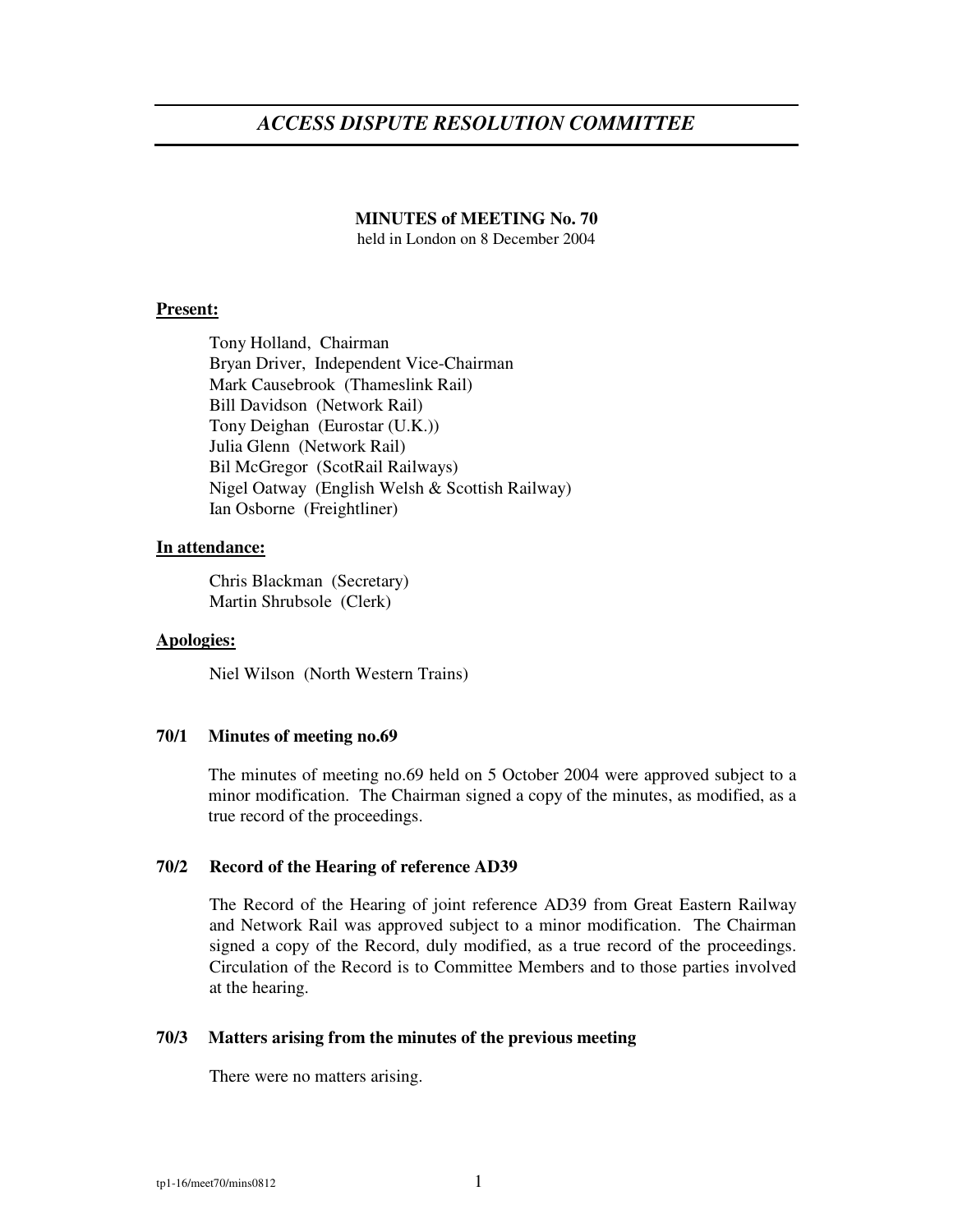### **70/4 Budget outturn for 2004/05 and Preliminary budget for 2005/06**

Members noted the preliminary budget proposals for 2005/06 and gave them general endorsement, but asked the Committee Secretary to review the Committee's status regarding VAT. Members were content with the Committee Secretary's proposal regarding the application of Rule A3.9.1 in respect of late payments of the annual levy.

The Committee agreed that Ian Osborne should assist the Secretary in the forthcoming negotiations regarding the renewal of the lease of the accommodation at Kings Cross.

The budget will be subject to formal review at the next quarterly meeting, when further emerging data would also be taken into account.

### **70/5 Dispute Resolution Regime: update on progress by the CRC working party**

Tony Deighan made a presentation on progress in preparing proposals for change to the dispute resolution regime.

Key issues are the future role of the Chairman, the structure of the Committee and hearing panels, procedure for appeals and the structure of determination, and timescales for introduction of the changes.

Members noted that, in the proposals, a dispute of a nature that is currently heard by the ADRC, or, with certain exceptions, by the NVCC would in future be heard by a panel drawn from a pool of 16 people, 8 of whom would be the Members of the Committee. The Timetabling Committee would be retained to hear all disputes relating to Part D of the Network Code; thus its jurisdiction would be expanded to include matters relating to Major Projects that are currently heard by the Network and Vehicle Change Committee.

It was noted that the proposed role of the Chairman would include oversight of all legal aspects of references to a hearing panel and to the Timetabling Committee. There are implications for the ADRC website, which is in the process of being setup, and there could be a significant increase in the amount of paperwork to be exhibited on the website. However, it is not envisaged that this would require significant expansion in the structure of the site itself. The Committee Secretary will advise potential tenderers accordingly.

It was also noted that the procedures for Arbitration, Mediation and Expert Determination are likely to revert in large measure to the present procedures.

Members thanked Tony Deighan for his update and expressed general support for the thrust of the proposals now being finalised. It was noted that the Committee will have the opportunity to comment as part of the consultation process.

# **70/6 Transition period to the former Regulator's C8 proposals for the Network Code**

The Clerk advised the Committee that, in the Network Code, there are certain parts of Conditions A, D, F and G that fall to be amended or deleted in early 2005 as a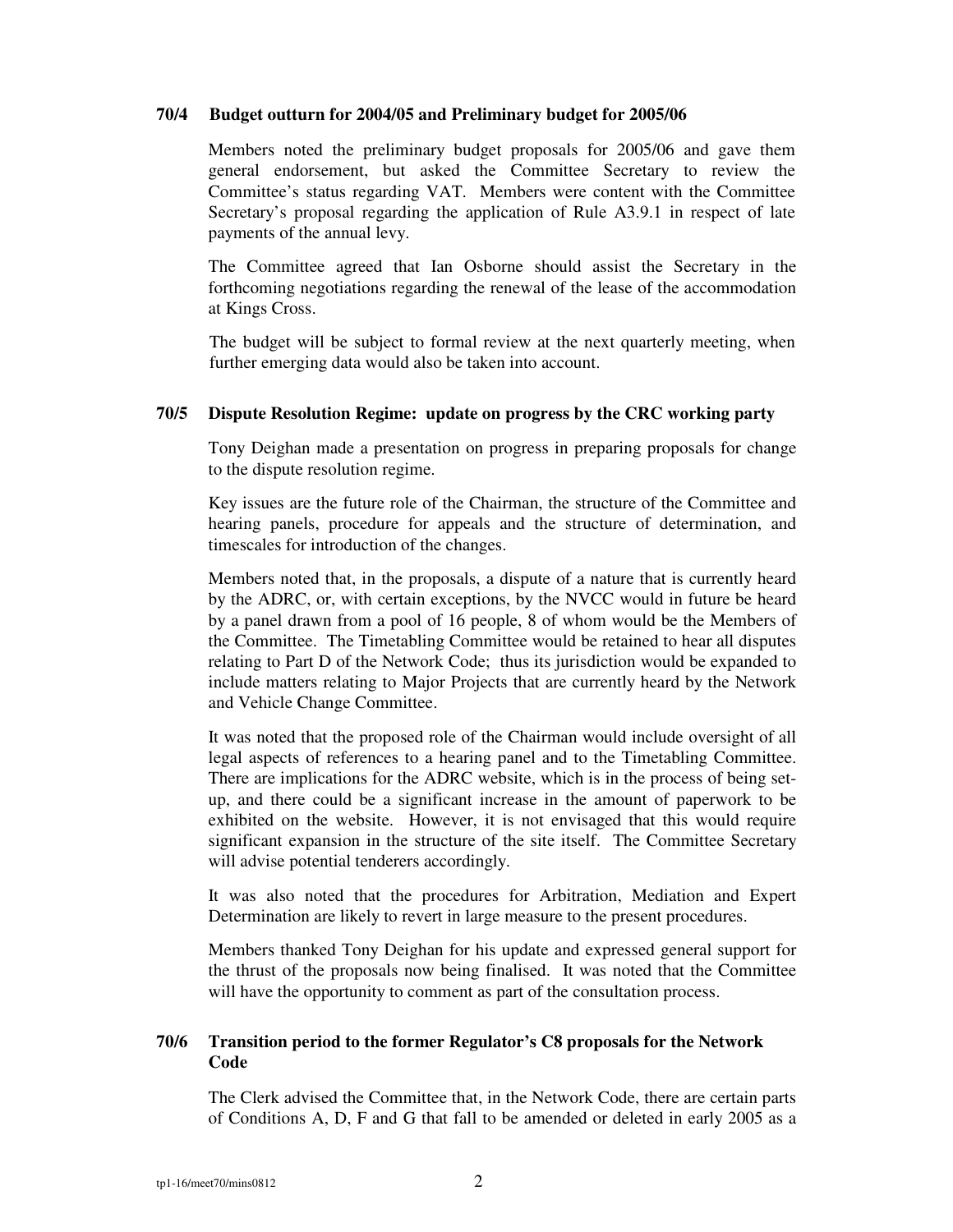consequence of implementation of the Regulator's 'C8' notices issued in summer 2004. In particular Conditions D5, F5 and G6 are substantially altered.

The Network Code changes issued in July were drafted on the assumption that the date of their introduction would coincide with implementation of the changes to the ADRR, as put out by the Regulator on  $2<sup>nd</sup>$  July. This is not going to happen, because of the uncoordinated decision by the Regulator to defer (and suspend) the changes to ADRR. As a consequence there will be a period, between January 2005 and the ultimate date of introduction of the revised ADRR, when the Network Code and the ADRR will be out of step.

During this period the ADRC will continue to operate under its existing rules, including continuance of the Timetabling and Network and Vehicle Change (NVC) Committees.

However, with effect from January 2005, each of Network Code Conditions D5, F5 and G6 is changed, in ways that need reasonably to be taken into account during the next few months. These changes are

- References to Timetabling or NVC Committee are deleted and replaced by references to "the relevant ADRC tribunal" (a defined term in the revised Network Code Part A, which gives Counsel to the Committee the discretion to set up standing tribunals for Timetabling and NVC matters).
- The previous provisions in Network Code D5.5.3, F5.5.3, and G6.5.3, which defined the Powers of the Appeal Bodies, have all been deleted. The practical effect of these deletions is that the previous restraint on the Timetabling and NVC Committees that, in certain situations, they could only give *"directions which specify the result to be achieved but not the means by which it is achieved ("general directions")"* disappears. By implication, the powers of all Committees therefore become aligned with those of ADRC, and include the powers to make orders as in ADR Rule C4.2. This would significantly expand the powers of the two sub-Committees, and would carry the risk that, in some circumstances there would be scope for a Committee to attempt to micromanage.

The first of these is primarily an administrative question, and, in the absence of any legitimisation of a post of Counsel to Committee, it would be appropriate merely for each set of Minutes, or Determination to record that *"This Committee has been deemed, by the ADRC, to be the "relevant ADRC tribunal" for the purposes of hearing this reference"*.

In regard to the changes to the "Power of Appeal Bodies", the Committee noted that the Dispute Process Working Group (DPWG) had recognised that, at least in respect of the powers of any future Timetabling Panel, something akin to the present constraint on the Timetabling Committee (D5.5.3(a)) would be needed; in particular, to forestall any attempts to make determinations that might transfer responsibility for the detail of the timetable from Network Rail to the Panel. The DPWG is in contact with other Network Code drafting groups with a view to reestablishing (at least in Network Code Part D) provisions analogous with the current "Power of Appeal Bodies".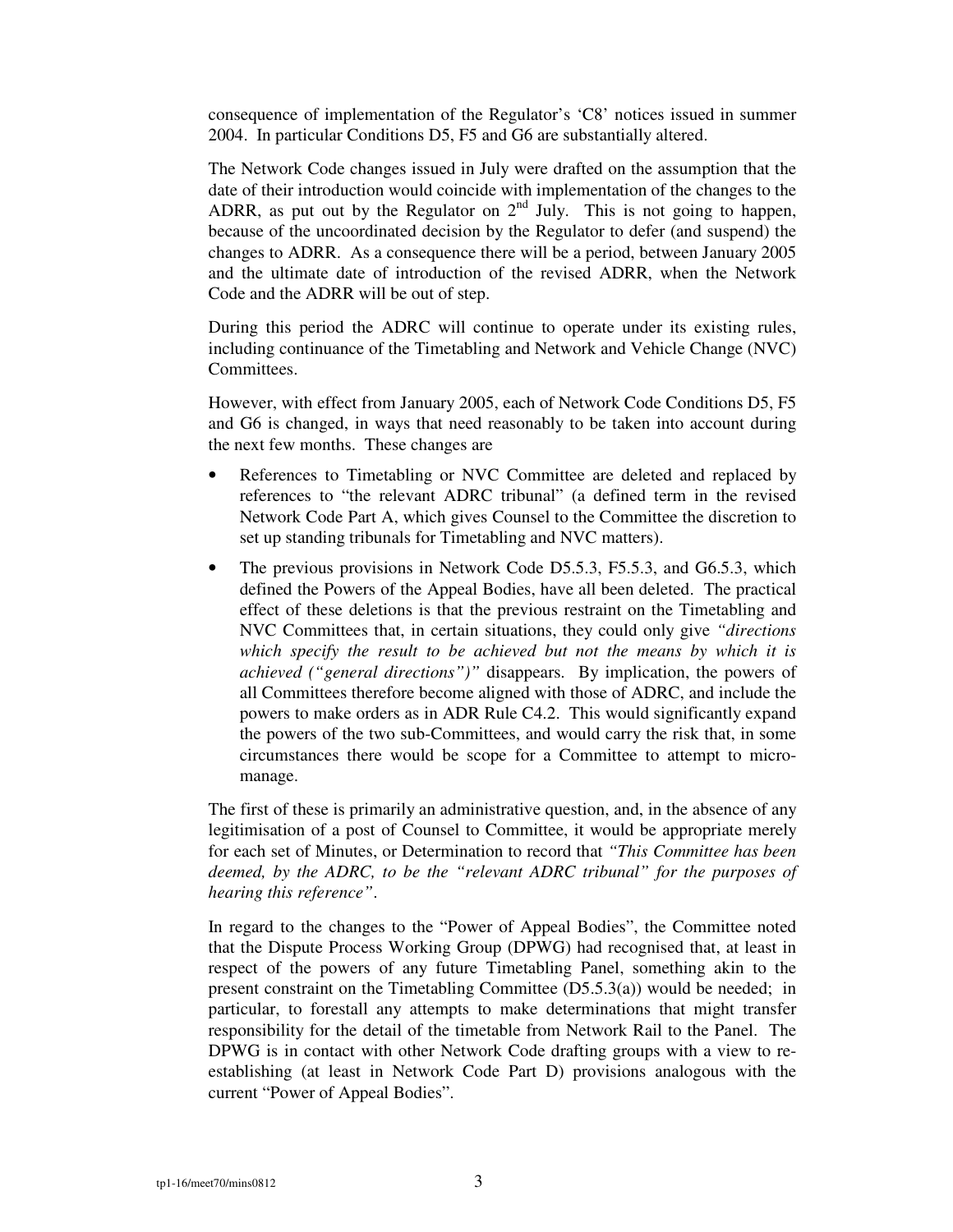The Committee noted the position, and agreed that

- it would be appropriate, during any transitional period, for Timetabling Committee to deal with disputes from Part D (excluding D2.2) and Condition H11, and NVC Committee those from Condition D2.2 and Parts F and G;
- a clarificatory note should be included in each set of proceedings to confirm that the ADRC has delegated the hearing to the correct forum for the dispute;
- that clarificatory note also contains a specific citation of the former "Power of Appeal Bodies" provisions of Parts D, F or G (as appropriate), with the proviso that the delegation to the sub-Committee is conditional upon those discretions not being exceeded;
- the Secretariat to produce such standard forms of words, taking counsel with the ORR, and legal advisors, as appropriate.

# **70/7 Handling of references pursuant to Part L of the Network Code**

Members agreed that they wished to hold a seminar on 23 December on the subject of Part L, with Network Rail and, if appropriate, a representative of the Train Operators to make a presentation on the purpose and objectives of Part L so that members might have a full understanding of the Condition before for hearing the three references that are pending. Members also agreed that they would hear references AD40, AD41 and AD42 together on 10 January 2005.

In the meantime the Chairman will review the papers and decide/confirm the process.

# **70/8 Letter from the Chairman of the Delay Attribution Board**

Mark Causebrook declared an interest as a member of the Delay Attribution Board (DAB). He said that he had noted the Committee's position and found that the Secretariat's file note, which had been circulated to Members, was most helpful in summing up the position and reflecting the fact, illuminated clearly by hindsight, that the drafting of the determination might have been more felicitously expressed.

Members agreed that the Committee was right to say that it did not feel bound by the DAB's advice. That is not to say that it had not taken notice of the Board's advice; in other words inputs were taken into account. The Secretary was asked to draft a response reflecting the Committee's views for the Chairman to sign to the Chairman of the DAB.

### **70/9 Submissions received in respect of reference AD35**

The Chairman advised Members that he had read the submissions in respect of AD35 from Great Eastern Railway and Network Rail on the subject of provision of telecommunications equipment at Liverpool Street Station. He formally declared that this is an issue that should go to mediation and not be accepted by the Committee before the process of mediation had been duly followed. Members therefore remitted the Committee Secretary to respond accordingly to the parties and to ask the Disputes Secretary to proceed with the processes for mediation. It was noted that mediation on the earlier reference AD36 was not yet complete.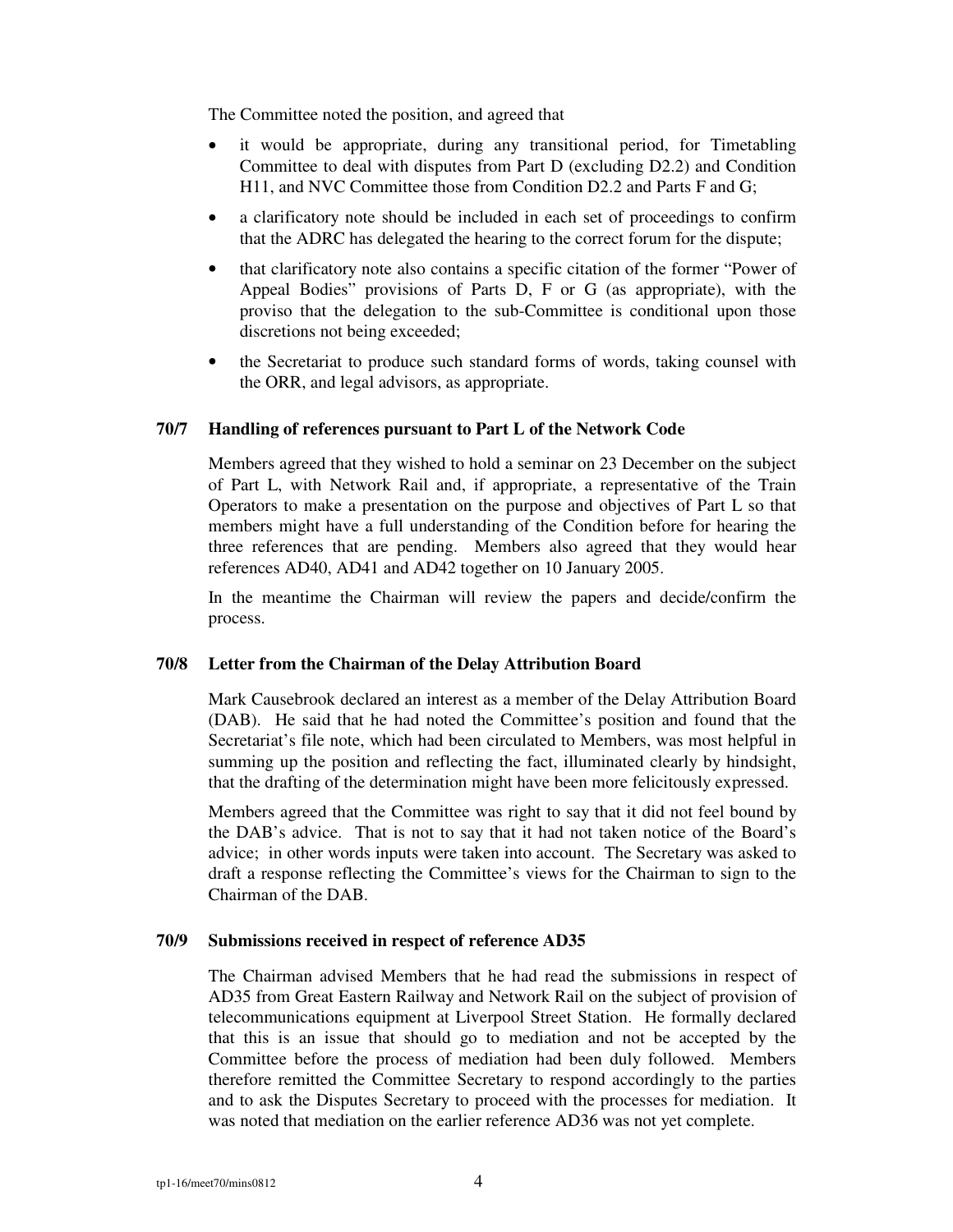### **70/10 Update on References**

- AD31 The parties, Great Eastern Railway, Anglia Railways and Network Rail, are still seeking guidance from the Delay Attribution Board;
- AD34 West Coast Trains and Network Rail have concluded discussions on the issue of watering facilities at Carlisle, and West Coast Trains has now withdrawn the reference.
- AD35 see Minute 70/9 above.
- AD36 As directed by the Committee, Thames Trains and Network Rail are currently in the course of mediation of their dispute.
- AD37 The parties, Thames Trains and Network Rail, will prepare a joint submission informed by the outcome of any hearing of reference AD35.
- AD38 from Arriva Trains Wales and Network Rail re allocation of delays; this has been referred back to the Delay Attribution Board for further advice.

#### **70/11 Proposed Dates of meetings in 2005**

Members agreed that Quarterly meetings would take place in 2005 as follows:

Wednesday 9 March Wednesday 1 June Wednesday 14 September Wednesday 14 December

Dates 'ear-marked' for hearings in the first half of 2005 are as follows:

Monday 10 January (commencing at 14.00) Friday 14 January Tuesday 15 February Tuesday 22 March Tuesday 19 April Tuesday 10 May Wednesday 15 June

#### **70/12 Any Other Business**

#### **70/12-1 Committee Website**

The Secretary reported that he had sought tenders from a number of sources and was seeking to commission a contract for the setting up of the Committee's website early in the New Year 2005. He would advise potential tenders about the likely need for additional "space" for the incorporation of submissions to the Committee in respect of references for hearing.